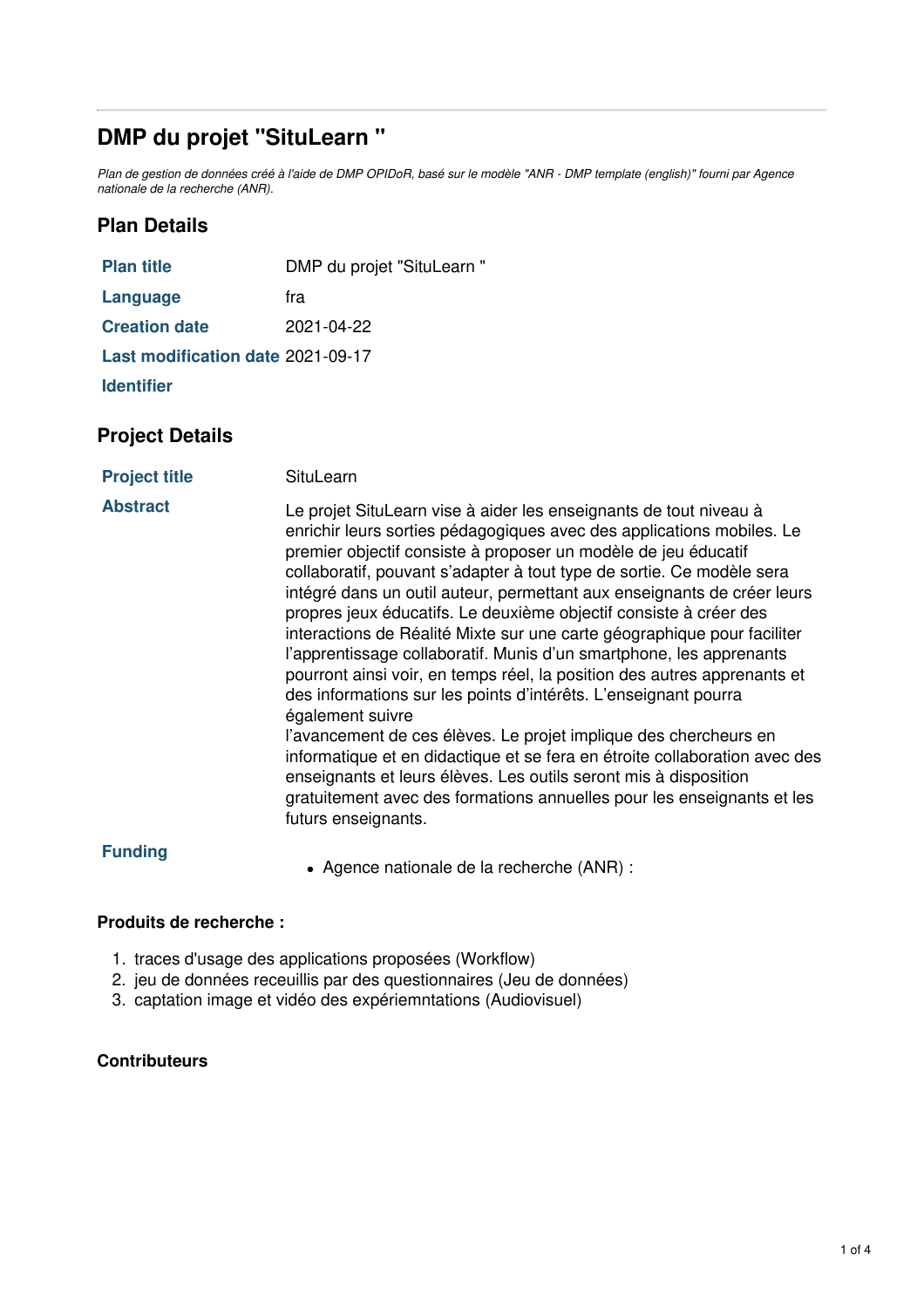| <b>Nom</b>     | <b>Affiliation</b> | <b>Rôles</b>                                                                                                                            |
|----------------|--------------------|-----------------------------------------------------------------------------------------------------------------------------------------|
| ıza<br>marfisi |                    | • Coordinateur du projet<br>• Personne contact pour les données (Jeu de données, traces d'usage,<br>captation)<br>• Responsable du plan |

Droits d'auteur :

Le(s) créateur(s) de ce plan accepte(nt) que tout ou partie de texte de ce plan soit réutilisé et personnalisé si nécessaire pour un autre plan. Vous n'avez pas besoin de citer le(s) créateur(s) en tant que source. L'utilisation de toute partie de texte de ce plan n'implique pas que le(s) créateur(s) soutien(nen)t ou aient une quelconque relation avec votre projet ou votre soumission.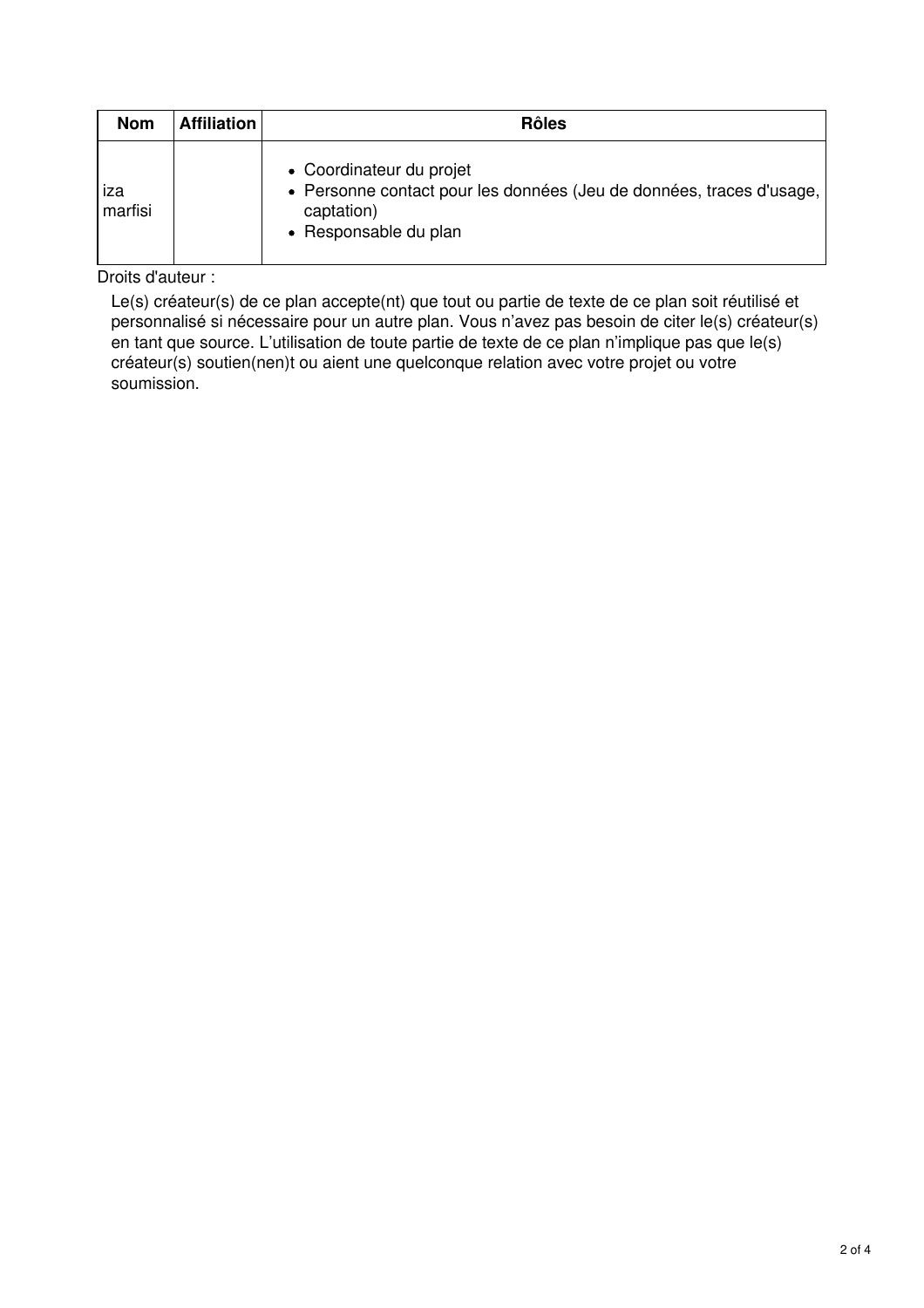# **DMP du projet "SituLearn "**

#### **1. Data description and collection or re-use of existing data**

Several experimentations are planned during the SituLearn project to test the effect of the applications we will develop on:

- the teachers' way of designing and conducting a school trip
- the students' way of collaborating and engaging in the activities of the school trip.

We will collect data during these experimentations that will be analyzed and compared in order to validate or invalidate our research hypotheses.

The data will be classified in separate folders on the LIUM internal server.

The users will sign a consent to use their image and data for research purposes. The identity of the users in the tracks and questionnaires will be anonymized.

The data will be of 3 types:

- videos (.mp4) and pictures (.jpg) of the users (teachers and students) while they are using the applications
- usage tracks (xlm) produced by the application
- answers to the pre and post questionnaires complete by the users (spreadsheet)

#### **2. Documentation and data quality**

The data will be classified in separate folders, named with the date of the experimentations. Each of these folders will also include:

- The experimentation protocol used to collect the data
- The questionnaires given to the uses
- An XML shema with explantations on the meaning of each XML tag

For the questionnaire answers, the spreadsheet will only accept input within the correct range. Analysis on the usage tracks could also be performed to make sure the value in each XML tag is in a certain range.

## **3. Storage and backup during the research process**

The data will be stored on the LIUM internal server. 2 backups will also be kept:

- 1 on the main researchers computer
- 1 on the an external hardrive

The LIUM server is a secure location stored on local servers.

The identity of the users who generated the usage tracks and answered the questionnaires will be anonymized. The participants (or their parents if they are children) will need to sign a consent to use their image and data for research purposes.